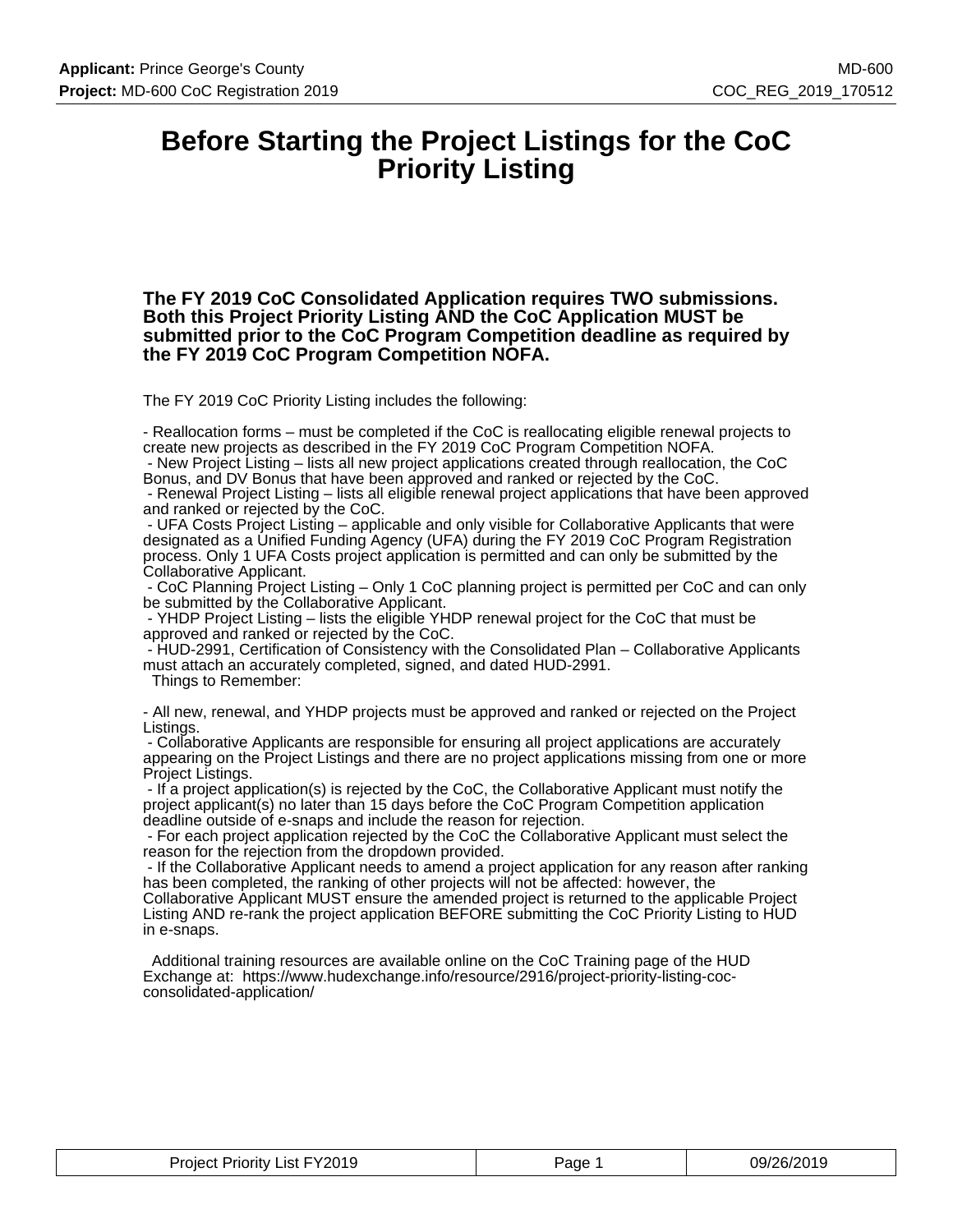# **1A. Continuum of Care (CoC) Identification**

### **Instructions:**

For guidance on completing this form, please reference the FY 2019 CoC Priority Listing Detailed Instructions and FY 2019 CoC Priority Listing Navigational Guide on the HUD Exchange at https://www.hudexchange.info/programs/e-snaps/. Submit technical question to the HUD Exchange Ask A Question (AAQ) at https://www.hudexchange.info/program-support/my-question/.

**Collaborative Applicant Name:** MD-600 Prince George's County CoC

| Project Priority List FY2019 | Page. | 09/26/2019 |
|------------------------------|-------|------------|
|------------------------------|-------|------------|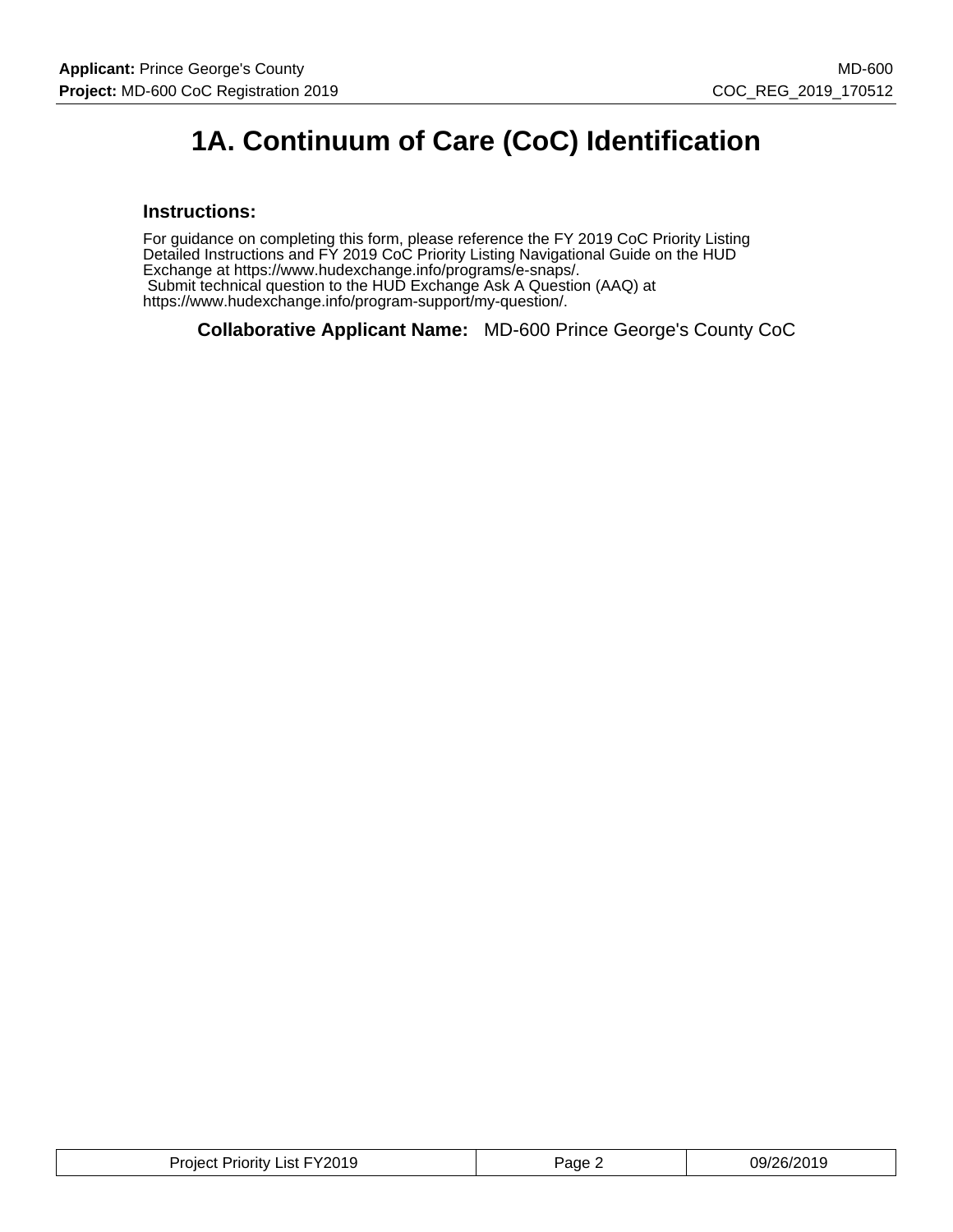# **2. Reallocation**

### **Instructions:**

For guidance on completing this form, please reference the FY 2019 CoC Priority Listing Detailed Instructions and FY 2019 CoC Priority Listing Navigational Guide on the HUD Exchange at https://www.hudexchange.info/programs/e-snaps/. Submit technical question to the HUD Exchange Ask A Question (AAQ) at https://www.hudexchange.info/program-support/my-question/.

**2-1. Is the CoC reallocating funds from one or** No **more eligible renewal grant(s) that will expire in calendar year 2020 into one or more new projects?**

| Project Priority List FY2019 | Page J | 09/26/2019 |
|------------------------------|--------|------------|
|------------------------------|--------|------------|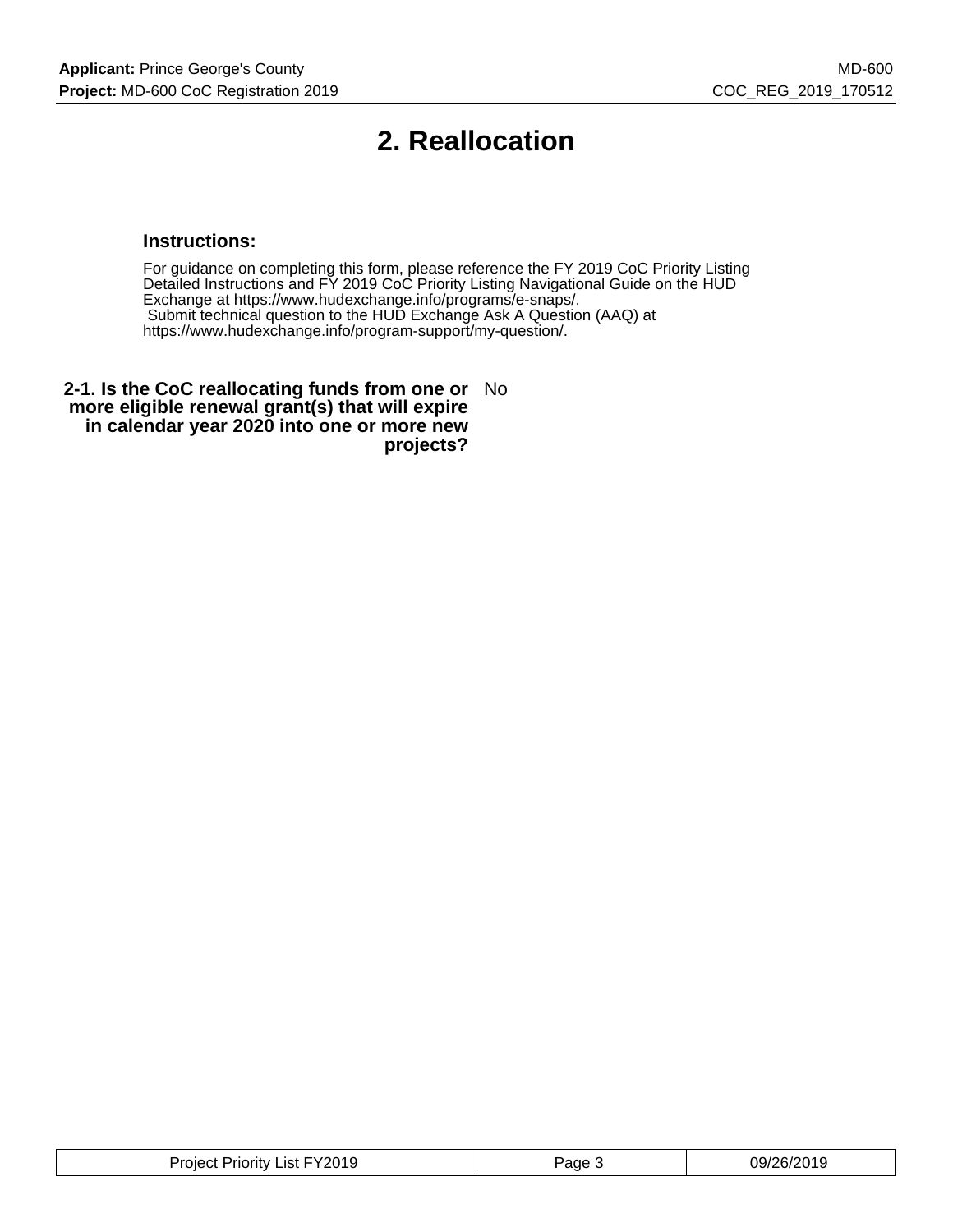# **Continuum of Care (CoC) New Project Listing**

### **Instructions:**

Prior to starting the New Project Listing, Collaborative Applicants should carefully review the CoC Priority Listing Detailed Instructions and CoC Priority Listing Navigational Guide, both of which are available at: https://www.hudexchange.info/resource/2916/project-priority-listing-cocconsolidated-application/

 To upload all new project applications that have been submitted to this CoC Project Listing, click on the ""Update List"" button. This process may take a few minutes based upon the number of new projects submitted by project applicant(s) to your CoC in the e-snaps system. The Collaborative Applicant may update each of the Project Listings simultaneously. The Collaborative Applicant can wait for the Project Listings to be updated or can log out of e-snaps and come back later to view the updated list(s). To review a project on the New Project Listing, click on the magnifying glass next to each project to view project details. To view the actual project application, click on the orange folder. If there are errors identified by the Collaborative Applicant, the project can be amended back to the project applicant to make the necessary changes by clicking on the amend icon. The Collaborative Applicant has the sole responsibility for ensuring all amended projects are resubmitted, approved and ranked or rejected on this project listing BEFORE submitting the CoC Priority Listing in e-snaps.

| Project<br><b>Name</b>               | Date<br><b>Submitte</b><br>d | Comp<br><b>Type</b> | Applican<br>t Name             | <b>Budget</b><br><b>Amount</b> | Grant<br>Term | Rank            | <b>PH/Reall</b><br><b>OC</b> | <b>PSH/RR</b><br>н | <b>Expansi</b><br><b>on</b> |
|--------------------------------------|------------------------------|---------------------|--------------------------------|--------------------------------|---------------|-----------------|------------------------------|--------------------|-----------------------------|
| <b>LARS</b><br><b>PSH II</b><br>2019 | 2019-08-<br>14<br>11:11:     | <b>PH</b>           | Laurel<br>Advocacy<br>a        | \$283,007                      | 1 Year        | $\times$        | <b>PH</b><br><b>Bonus</b>    | <b>PSH</b>         |                             |
| Keys<br>First II                     | 2019-08-<br>16<br>12:31      | <b>PH</b>           | Montgom<br>ery<br>County       | \$283,000                      | 1 Year        | $\times$        | <b>PH</b><br><b>Bonus</b>    | <b>PSH</b>         |                             |
| Kirstin's<br>Haven<br><b>PSH</b>     | 2019-09-<br>24<br>14:29      | <b>PH</b>           | Kirstin's<br>Haven<br>Inc.     | \$283,007                      | 1 Year        | 18              | <b>PH</b><br><b>Bonus</b>    | <b>PSH</b>         |                             |
| Safe<br>Homes<br>Strong              | 2019-09-<br>24<br>15:51      | PH                  | House of<br><b>Ruth</b><br>Mar | \$370,582                      | 1 Year        | D <sub>20</sub> | <b>DV</b><br><b>Bonus</b>    | <b>RRH</b>         |                             |

**EX1\_Project\_List\_Status\_field** List Updated Successfully

| <b>Project Priority List FY2019</b><br>_____ | Page | 09/26/2019 |
|----------------------------------------------|------|------------|
|----------------------------------------------|------|------------|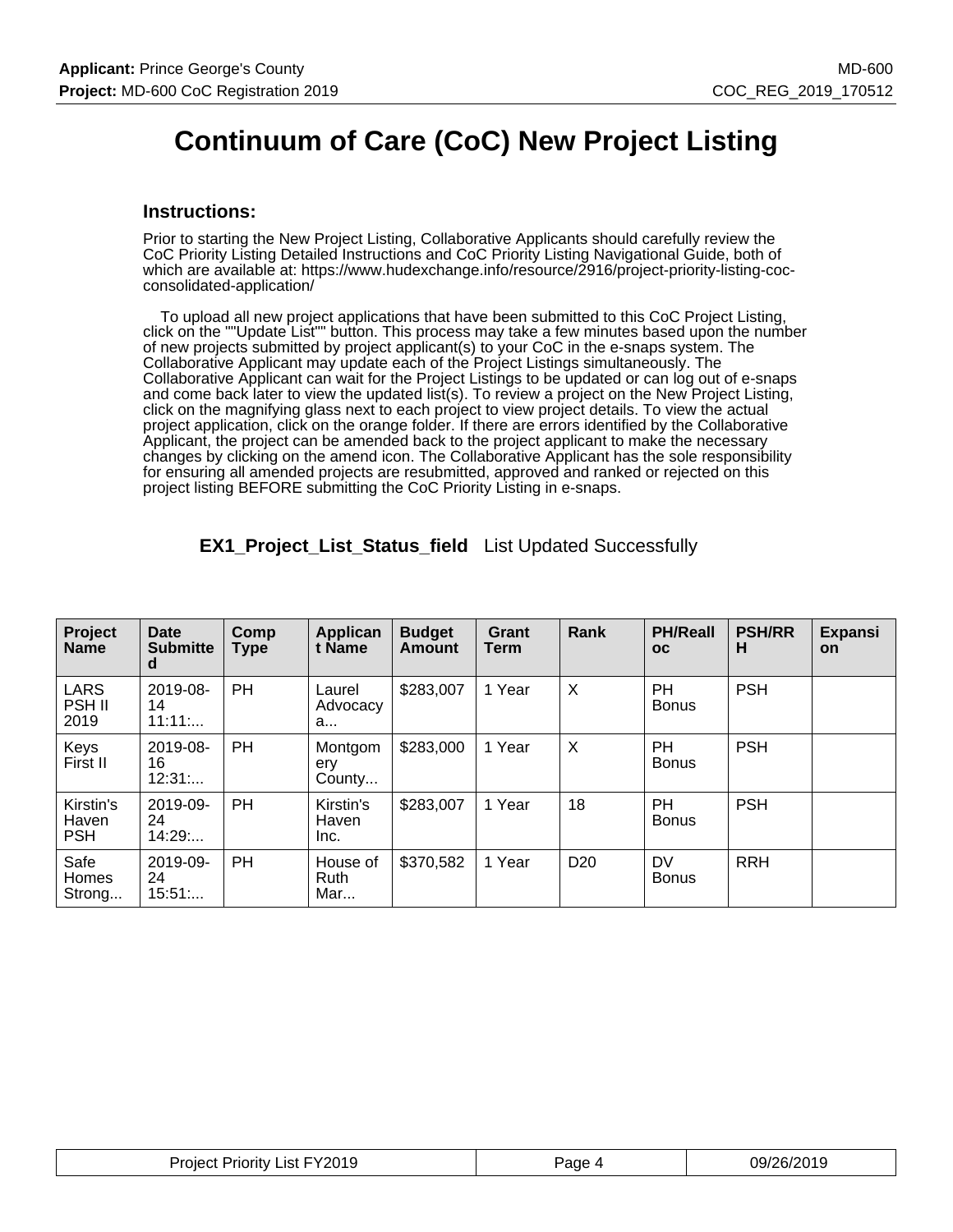# **Continuum of Care (CoC) Renewal Project Listing**

### **Instructions:**

Prior to starting the New Project Listing, Collaborative Applicants should carefully review the "CoC Priority Listing Detailed Instructions" and the "CoC Project Listing Instructional Guide", both of which are available at: https://www.hudexchange.info/e-snaps/guides/coc-programcompetition-resources.

To upload all renewal project applications that have been submitted to this Renewal Project Listing, click on the "Update List" button. This process may take a few minutes based upon the number of renewal projects that need to be located in the e-snaps system. The Collaborative Applicant may update each of the Project Listings simultaneously. The Collaborative Applicant can wait for the Project Listings to be updated or can log out of e-snaps and come back later to view the updated list(s). To review a project on the Renewal Project Listing, click on the magnifying glass next to each project to view project details. To view the actual project application, click on the orange folder. If there are errors identified by the Collaborative Applicant, the project can be amended back to the project applicant to make the necessary changes by clicking on the amend icon. The Collaborative Applicant has the sole responsibility for ensuring all amended projects are resubmitted and appear on this project listing BEFORE submitting the CoC Priority Listing in e-snaps.

**The Collaborative Applicant certifies that there is a demonstrated need for all renewal permanent supportive housing and rapid re-housing projects listed on the Renewal Project Listing.** X

**The Collaborative Applicant does not have any renewal permanent supportive housing or rapid re-housing renewal projects.**

**EX1\_Project\_List\_Status\_field** List Updated Successfully

| Project<br><b>Name</b>   | <b>Date</b><br><b>Submitt</b><br>ed | Grant<br>Term | Applica<br>nt Name      | <b>Budget</b><br><b>Amount</b> | Rank           | <b>PSH/RR</b><br>н | Comp<br>Type                    | <b>Consoli</b><br>dation<br><b>Type</b> | <b>Expansion</b><br><b>Type</b> |
|--------------------------|-------------------------------------|---------------|-------------------------|--------------------------------|----------------|--------------------|---------------------------------|-----------------------------------------|---------------------------------|
| <b>HELP</b><br>2019      | 2019-08-<br>15<br>14:58             | 1 Year        | Prince<br>Georges<br>Co | \$594,947                      | -1             | <b>PSH</b>         | PH                              |                                         |                                 |
| Coordina<br>ted<br>Entry | 2019-08-<br>15<br>16:21             | 1 Year        | Prince<br>Georges<br>Co | \$280,000                      | $\overline{7}$ |                    | SSO                             |                                         |                                 |
| <b>THRRP</b><br>2019     | 2019-08-<br>15<br>14:17             | 1 Year        | Prince<br>Georges<br>Co | \$644,359                      | 19             |                    | Joint TH<br>& PH-<br><b>RRH</b> |                                         |                                 |

| Y2019<br><b>Project</b><br>ict.<br>.<br>ʻrior<br>ritv<br>וסו | .<br>$\sim$ . The set of $\sim$<br>au | 09/<br>. הוריי<br>ว/า 4<br>2 U I J<br>., |
|--------------------------------------------------------------|---------------------------------------|------------------------------------------|
|--------------------------------------------------------------|---------------------------------------|------------------------------------------|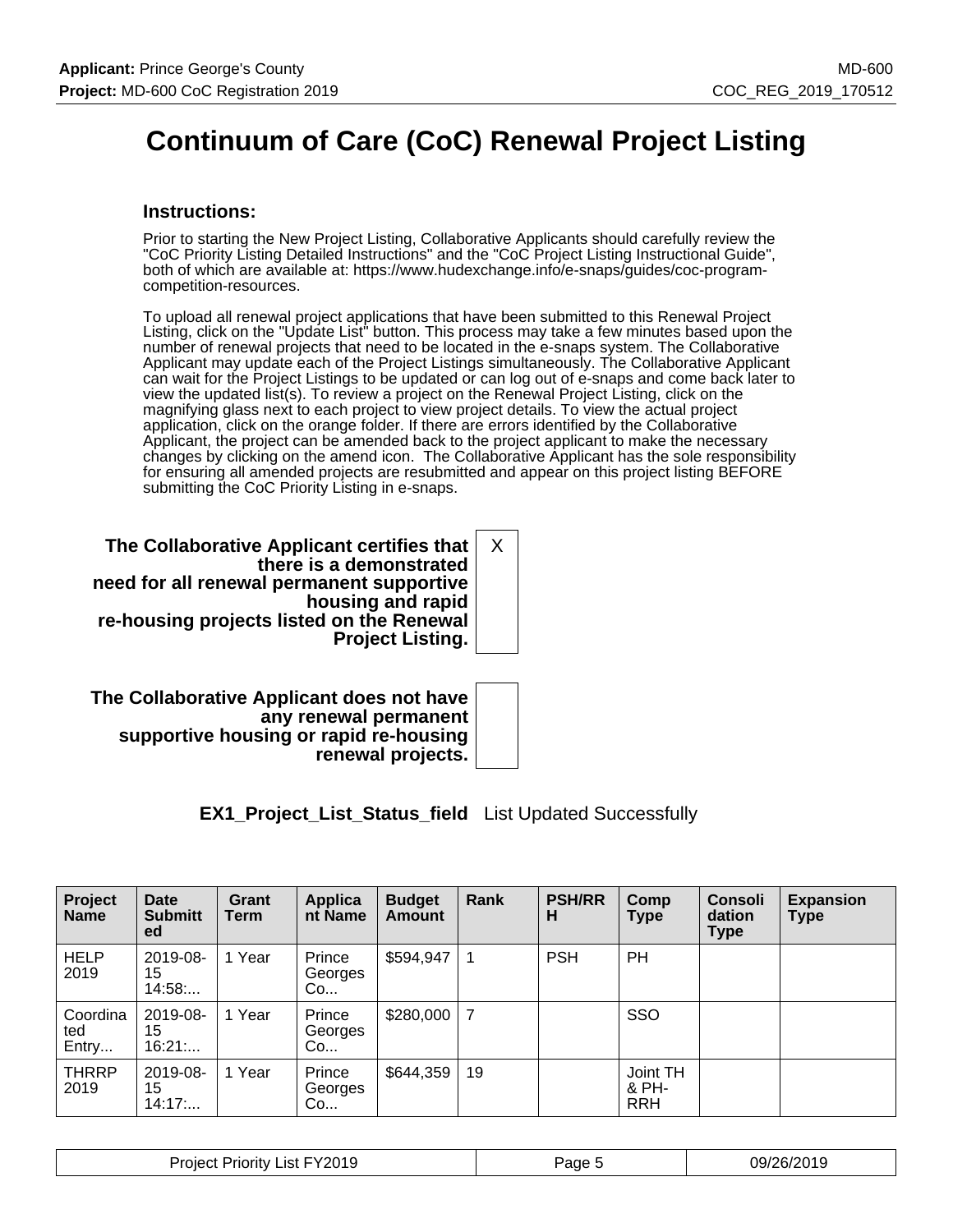| PEP<br>Consolid<br>ated                | 2019-08-<br>15<br>16:57  | 1 Year | People<br>Encoura<br>gin          | \$389,600 | 3               | <b>PSH</b> | PH                              |  |
|----------------------------------------|--------------------------|--------|-----------------------------------|-----------|-----------------|------------|---------------------------------|--|
| CCSI<br><b>RRH</b><br>2019             | 2019-08-<br>16<br>08:11  | 1 Year | Commun<br>ity Crisis<br>$\ddotsc$ | \$107,702 | 2               | <b>RRH</b> | PH                              |  |
| <b>PEP</b><br>Expansio<br>n 2019       | 2019-08-<br>15<br>17:09: | 1 Year | People<br>Encoura<br>gin          | \$515,849 | 6               | <b>PSH</b> | PH                              |  |
| <b>HMIS</b><br>2019                    | 2019-08-<br>15<br>14:30  | 1 Year | Prince<br>Georges<br>Co           | \$85,000  | 9               |            | <b>HMIS</b>                     |  |
| <b>PGH</b><br>2019                     | 2019-08-<br>15<br>14:14  | 1 Year | Prince<br>Georges<br>Co           | \$219,929 | 10              |            | Joint TH<br>& PH-<br><b>RRH</b> |  |
| <b>UCAP</b><br>Path I<br>2019          | 2019-08-<br>15<br>13:36: | 1 Year | United<br>Commun<br>itie          | \$232,650 | 14              | <b>PSH</b> | PH                              |  |
| <b>UCAP</b><br>Path II<br>2019         | 2019-08-<br>15<br>14:20: | 1 Year | United<br>Commun<br>itie          | \$194,136 | 12              | <b>PSH</b> | PH                              |  |
| <b>UCAP</b><br>Path III<br>2019        | 2019-08-<br>15<br>14:21  | 1 Year | United<br>Commun<br>itie          | \$198,204 | 13              | <b>PSH</b> | PH                              |  |
| <b>VOAC</b><br>PG<br>Supporti<br>v     | 2019-08-<br>15<br>16:16  | 1 Year | Voluntee<br>rs of<br>Ame          | \$200,577 | 15              | <b>PSH</b> | PH                              |  |
| Vesta<br><b>PSH</b><br>2019            | 2019-07-<br>24<br>15:30: | 1 Year | VESTA,<br>Inc                     | \$157,868 | $\overline{4}$  | <b>PSH</b> | PH                              |  |
| <b>JHP</b><br><b>PSH</b><br>2019       | 2019-08-<br>15<br>17:33: | 1 Year | JHP, Inc                          | \$261,736 | 8               | <b>PSH</b> | PH                              |  |
| <b>LARS</b><br><b>PSH</b><br>2019      | 2019-08-<br>14<br>11:07  | 1 Year | Laurel<br>Advocac<br>y a          | \$469,837 | 11              | <b>PSH</b> | PH                              |  |
| <b>MDH</b><br><b>BHA PG</b><br>16 2019 | 2019-08-<br>16<br>11:51  | 1 Year | Maryland<br>Departm<br>e          | \$357,621 | 17              | <b>PSH</b> | PH                              |  |
| <b>MDH</b><br><b>BHA PG</b><br>15 2019 | 2019-08-<br>16<br>11:41  | 1 Year | Maryland<br>Departm<br>e          | \$354,675 | 16              | <b>PSH</b> | PH                              |  |
| <b>HIP</b><br><b>Success</b><br>2019   | 2019-09-<br>13<br>20:17: | 1 Year | Housing<br>Initiativ              | \$395,457 | $5\phantom{.0}$ | <b>RRH</b> | PH                              |  |

| . | EV2019<br>Project<br>.ist l<br>'rıorıtv<br>ZU<br>- 152 | Page | שפח<br>07 Z L<br>ьc |
|---|--------------------------------------------------------|------|---------------------|
|---|--------------------------------------------------------|------|---------------------|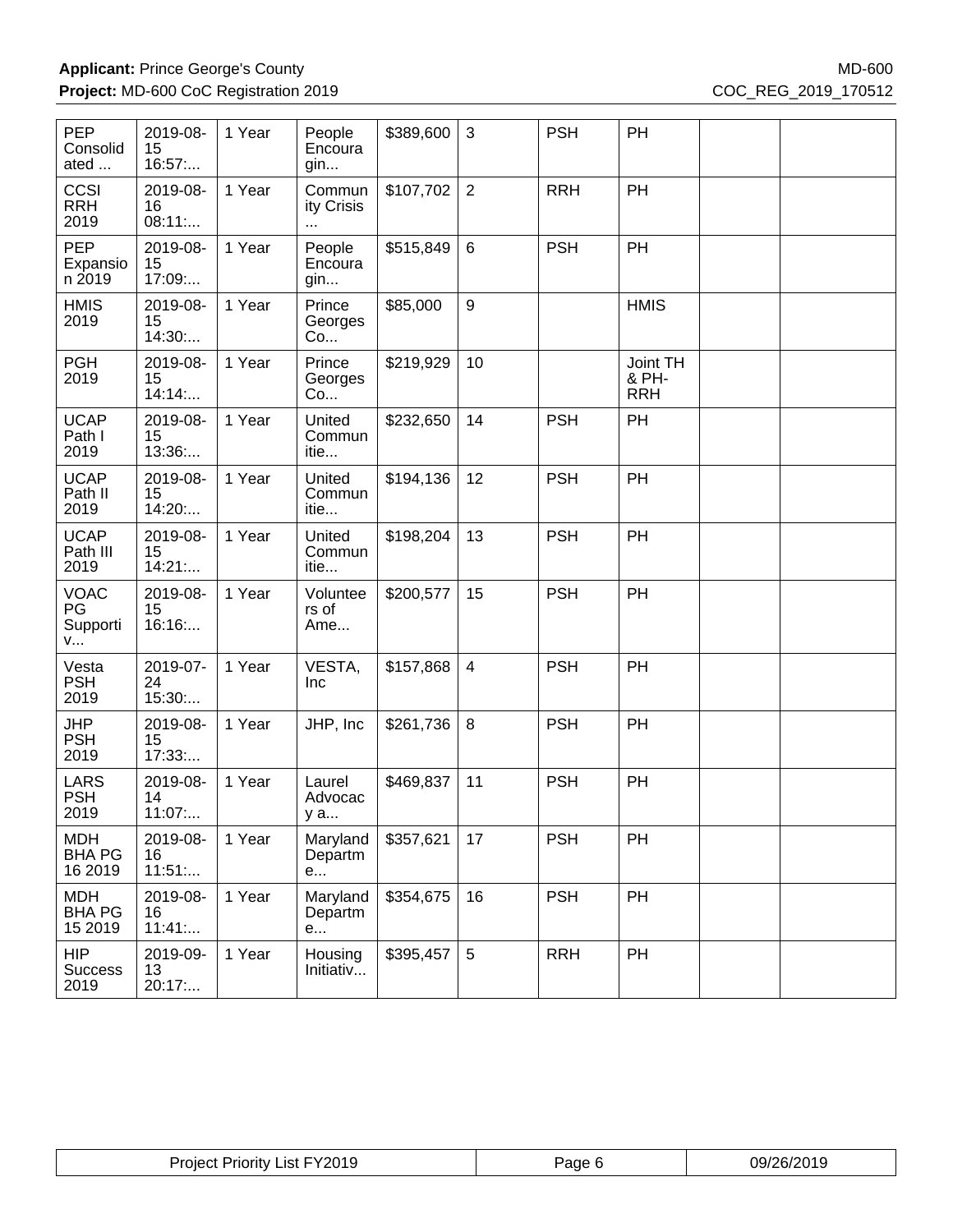# **Continuum of Care (CoC) Planning Project Listing**

### **Instructions:**

Prior to starting the CoC Planning Project Listing, Collaborative Applicants should carefully review the "CoC Priority Listing Detailed Instructions" and the "CoC Project Listing Instructional Guide," both of which are available at: https://www.hudexchange.info/e-snaps/guides/cocprogram-competition-resources.

To upload the CoC planning project application that has been submitted to this CoC Planning Project Listing, click on the "Update List" button. This process may take a few minutes as the project will need to be located in the e-snaps system. The Collaborative Applicant may update each of the Project Listings simultaneously. The Collaborative Applicant can wait for the Project Listings to be updated or can log out of e-snaps and come back later to view the updated list(s). To review the CoC Planning Project Listing, click on the magnifying glass next to view the project details. To view the actual project application, click on the orange folder. If there are errors identified by the Collaborative Applicant, the project can be amended back to the project applicant to make the necessary changes by clicking on the amend icon.

Only one CoC Planning project application can be submitted by a Collaborative Applicant and must match the Collaborative Applicant information on the CoC Applicant Profile. Any additional CoC Planning project applications must be rejected.

| <b>Project Name</b> | <b>Date Submitted</b> | <b>Grant Term</b> | <b>Applicant Name</b>                  | <b>Budget Amount</b> | Comp Type            |
|---------------------|-----------------------|-------------------|----------------------------------------|----------------------|----------------------|
| Planning 2019       | 2019-08-15<br>16:20:  | Year              | <b>Prince Georges</b><br>$^{\circ}$ Co | \$169,804            | CoC Planning<br>Proj |

### **EX1\_Project\_List\_Status\_field** List Updated Successfully

| Project Priority List FY2019 | Paɑe | 09/26/2019 |
|------------------------------|------|------------|
|------------------------------|------|------------|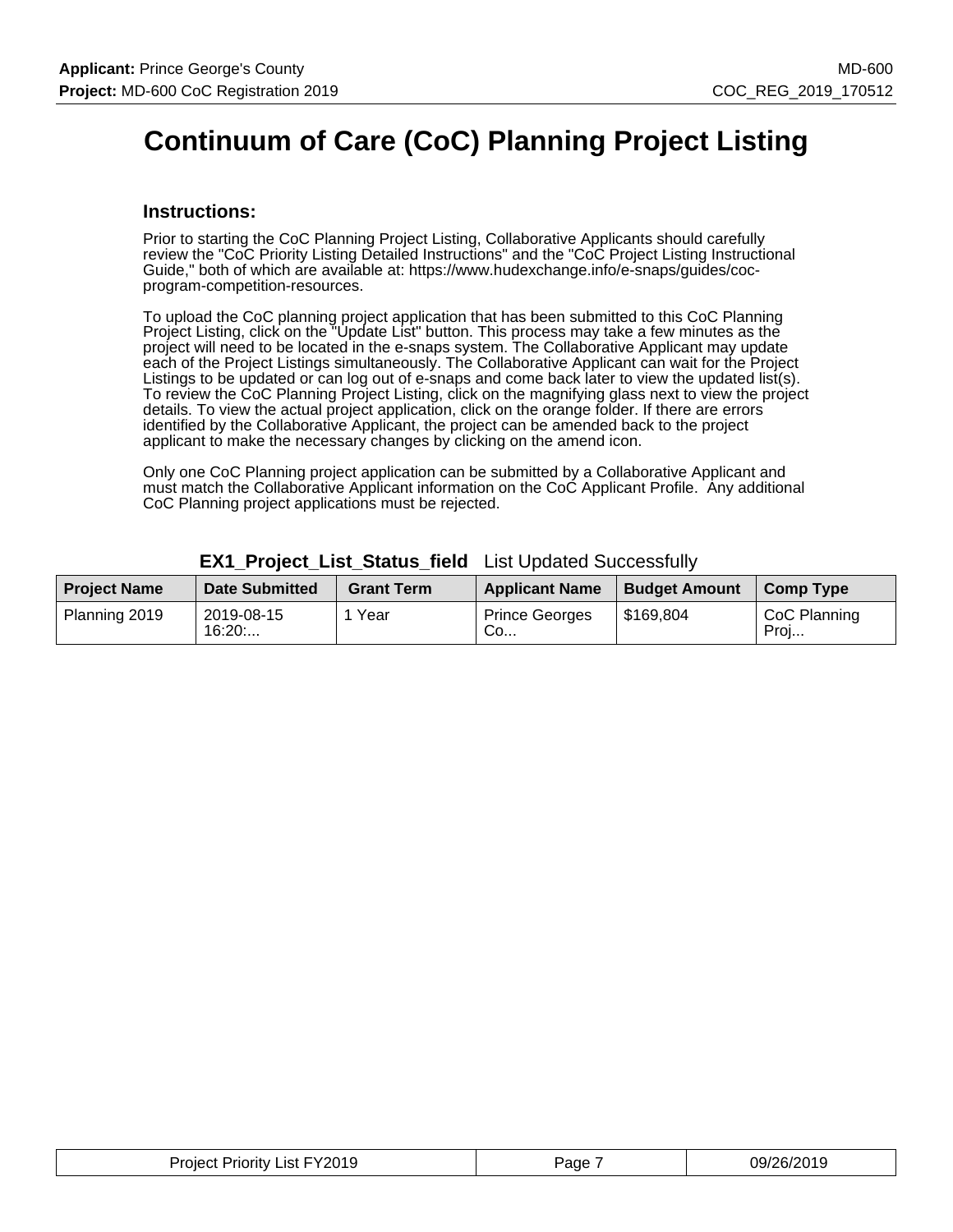### **Continuum of Care (CoC) YHDP Renewal Project Listing**

### **Instructions:**

Prior to starting the New Project Listing, Collaborative Applicants should carefully review the CoC Priority Listing Detailed Instructions and CoC Priority Listing Navigational Guide, both of which are available at: https://www.hudexchange.info/resource/2916/project-priority-listing-cocconsolidated-application/

 To upload all new project applications that have been submitted to this CoC Project Listing, click on the ""Update List"" button. This process may take a few minutes based upon the number of new projects submitted by project applicant(s) to your CoC in the e-snaps system. The Collaborative Applicant may update each of the Project Listings simultaneously. The Collaborative Applicant can wait for the Project Listings to be updated or can log out of e-snaps and come back later to view the updated list(s). To review a project on the New Project Listing, click on the magnifying glass next to each project to view project details. To view the actual project application, click on the orange folder. If there are errors identified by the Collaborative Applicant, the project can be amended back to the project applicant to make the necessary changes by clicking on the amend icon. The Collaborative Applicant has the sole responsibility for ensuring all amended projects are resubmitted, approved and ranked or rejected on this project listing BEFORE submitting the CoC Priority Listing in e-snaps.

| <b>Project</b><br><b>Name</b> | Date<br><b>Submitted</b> | <b>Applicant</b><br><b>Name</b> | <b>Budget</b><br>Amount | <b>Comp</b><br>$T$ <sub>VDe</sub> | Grant<br><b>Term</b> | <b>Rank</b> | <b>PSH/RRH</b> | Consolida<br>tion Type |  |
|-------------------------------|--------------------------|---------------------------------|-------------------------|-----------------------------------|----------------------|-------------|----------------|------------------------|--|
| This list contains no items   |                          |                                 |                         |                                   |                      |             |                |                        |  |

| <b>Project Priority List FY2019</b> | Page 8 | 09/26/2019 |
|-------------------------------------|--------|------------|
|-------------------------------------|--------|------------|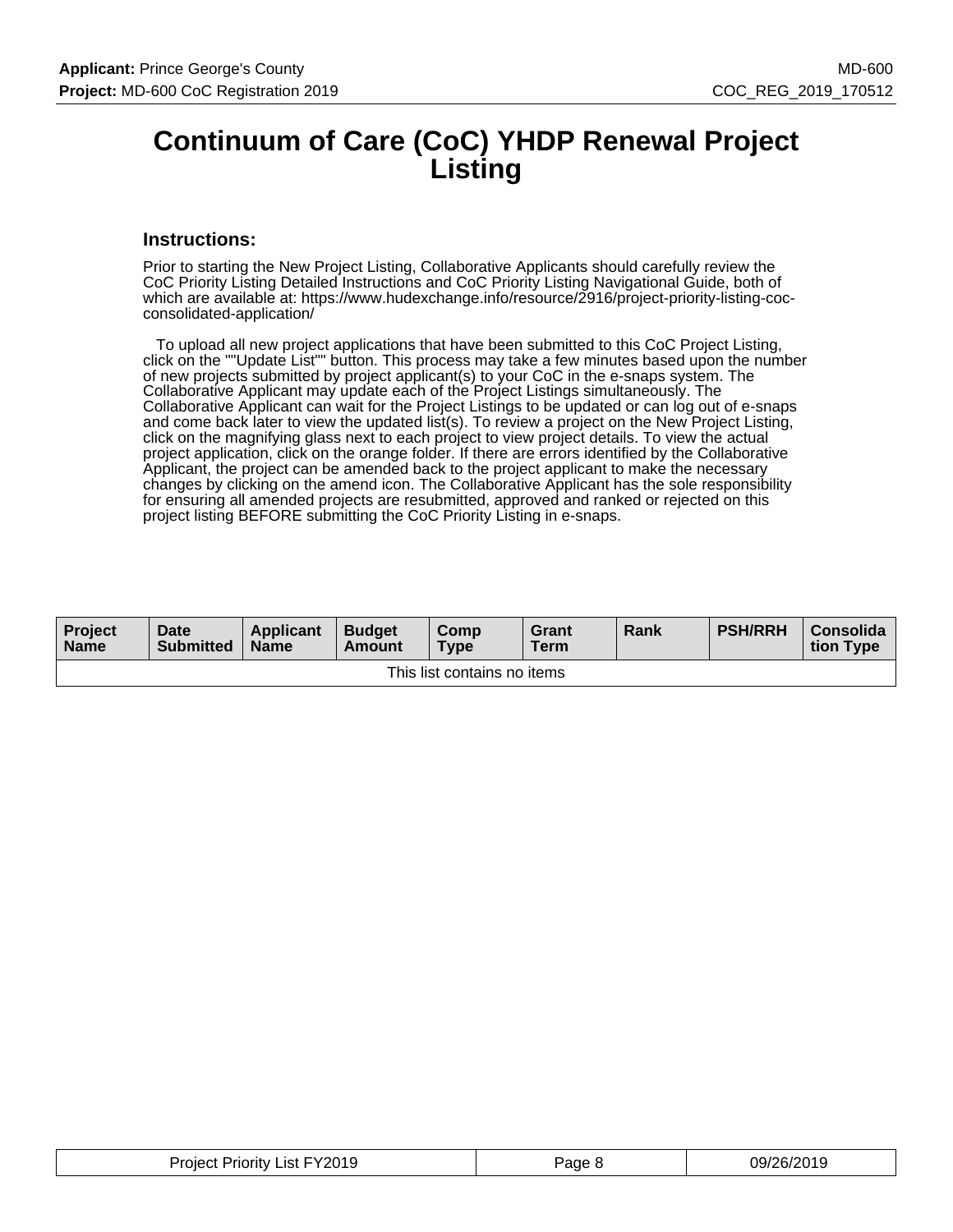# **Funding Summary**

### **Instructions**

For additional information, carefully review the "CoC Priority Listing Detailed Instructions" and the "CoC Priority Listing Instructional Guide", both of which are available at: https://www.hudexchange.info/e-snaps/guides/coc-program-competition-resources.

This page contains the total budget summaries for each of the project listings for which the Collaborative Applicant approved and ranked or rejected project applications. The Collaborative Applicant must review this page to ensure the totals for each of the categories is accurate. The "Total CoC Request" indicates the total funding request amount the Collaborative Applicant will submit to HUD for funding consideration. As stated previously, only 1 UFA Cost project application (for UFA designated Collaborative Applicants only) and only 1 CoC Planning project application can be submitted and only the Collaborative Applicant designated by the CoC is eligible to request these funds.

| <b>Title</b>               | <b>Total Amount</b> |
|----------------------------|---------------------|
| Renewal Amount             | \$5,660,147         |
| <b>Consolidated Amount</b> | \$0                 |
| <b>New Amount</b>          | \$653,589           |
| <b>CoC Planning Amount</b> | \$169,804           |
| YHDP Renewal               | \$0                 |
| <b>Rejected Amount</b>     | \$566,007           |
| <b>TOTAL CoC REQUEST</b>   | \$6,483,540         |

| FY2019<br>Priorit∨<br>∟ıst F<br>Project | 'ane | . מריי<br>, סר<br>1711<br>. |
|-----------------------------------------|------|-----------------------------|
|                                         |      |                             |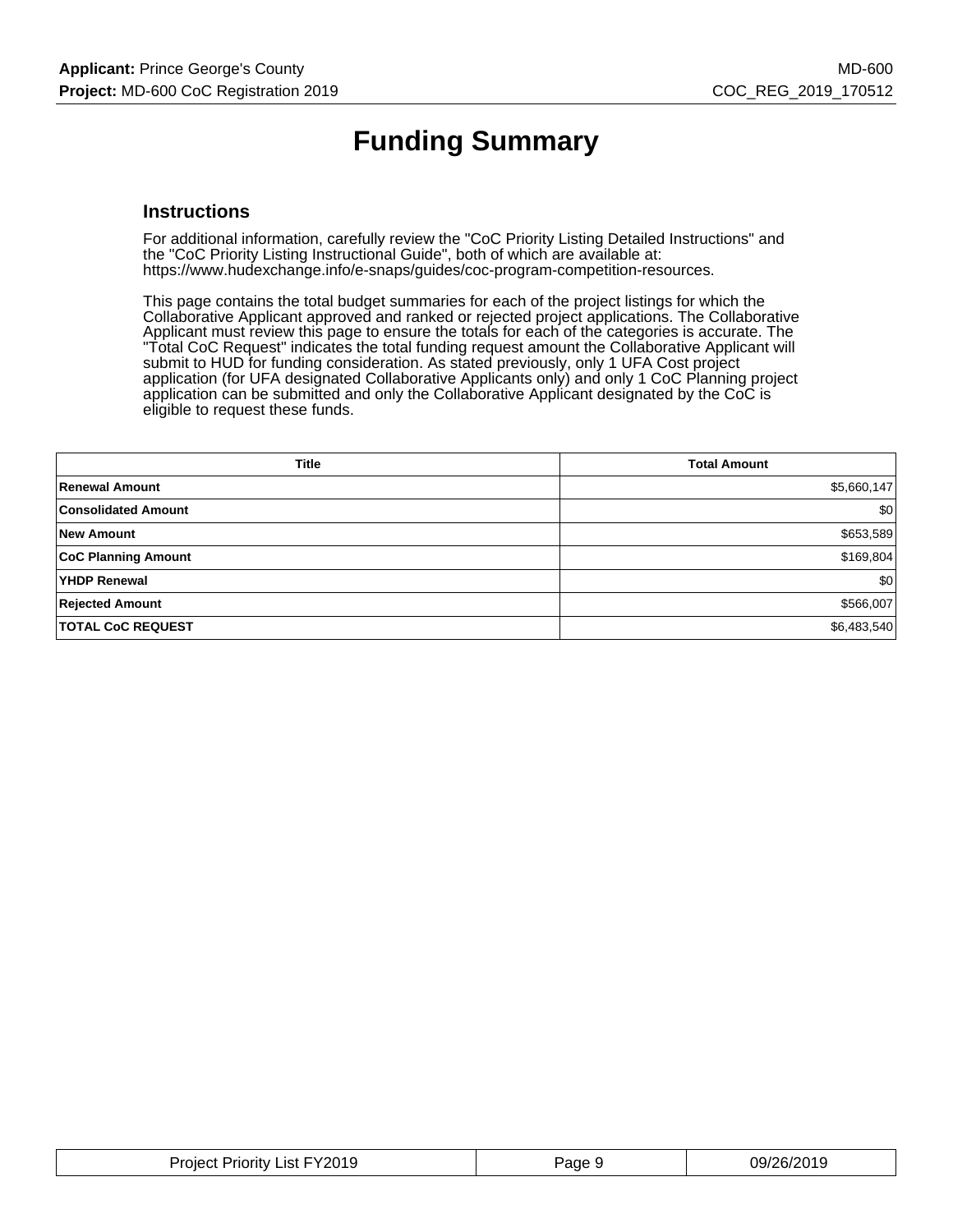# **Attachments**

| <b>Document Type</b>                                       | <b>Required?</b> | <b>Document Description</b> | Date Attached |
|------------------------------------------------------------|------------------|-----------------------------|---------------|
| Certification of Consistency with<br>the Consolidated Plan | Yes              | Certification of            | 09/25/2019    |
| FY 2017 Rank (from Project<br>Listing)                     | No               |                             |               |
| Other                                                      | <b>No</b>        |                             |               |
| Other                                                      | <b>No</b>        |                             |               |

| FY2019<br>Proiect<br>Priority .<br>List | Page<br>16. | 09/26/2019 |
|-----------------------------------------|-------------|------------|
|-----------------------------------------|-------------|------------|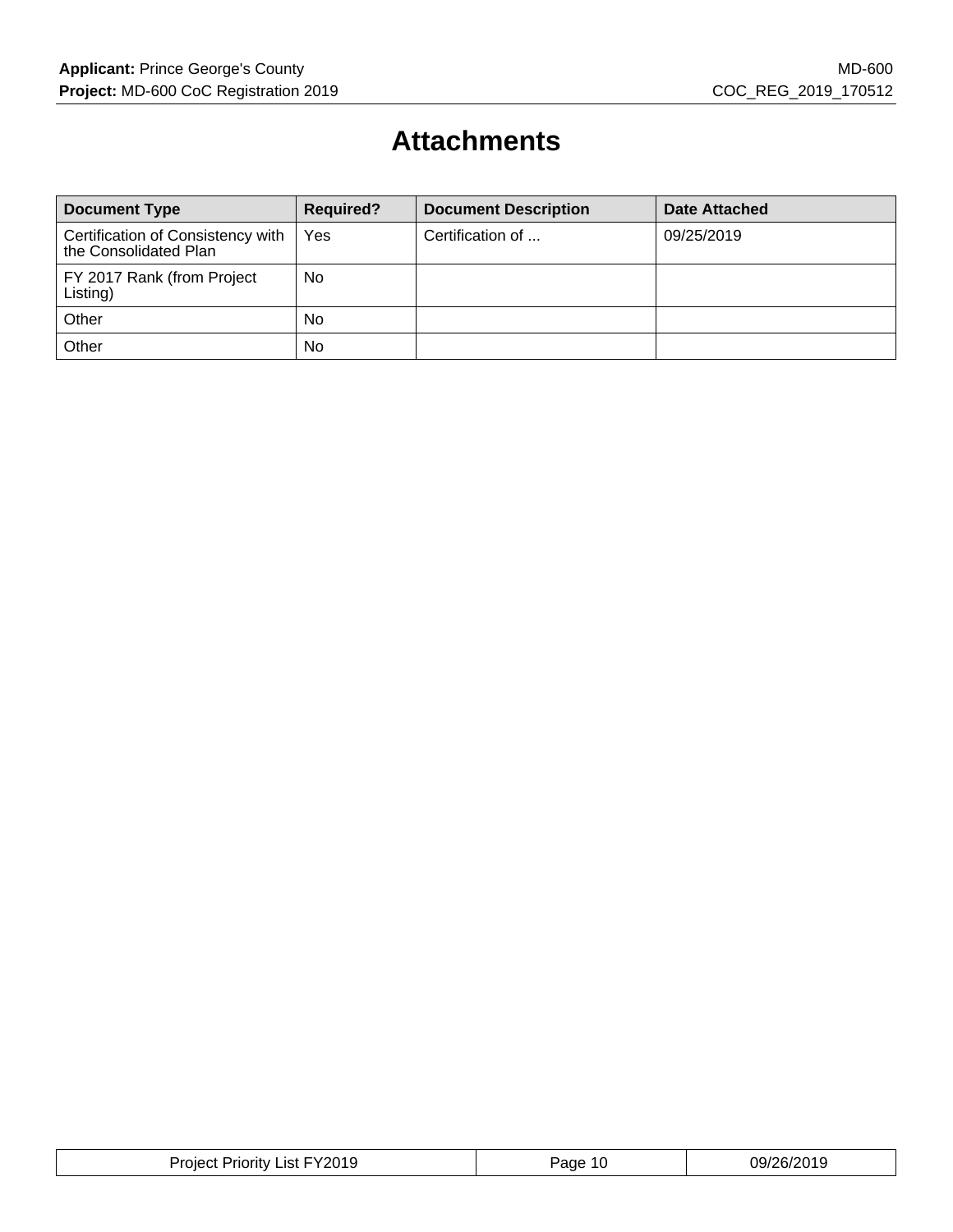# **Attachment Details**

**Document Description:** Certification of Consistency with the Consolidated Plan

### **Attachment Details**

**Document Description:**

### **Attachment Details**

**Document Description:**

# **Attachment Details**

**Document Description:**

| <b>Project Priority List FY2019</b> | Page | 09/26/2019 |
|-------------------------------------|------|------------|
|-------------------------------------|------|------------|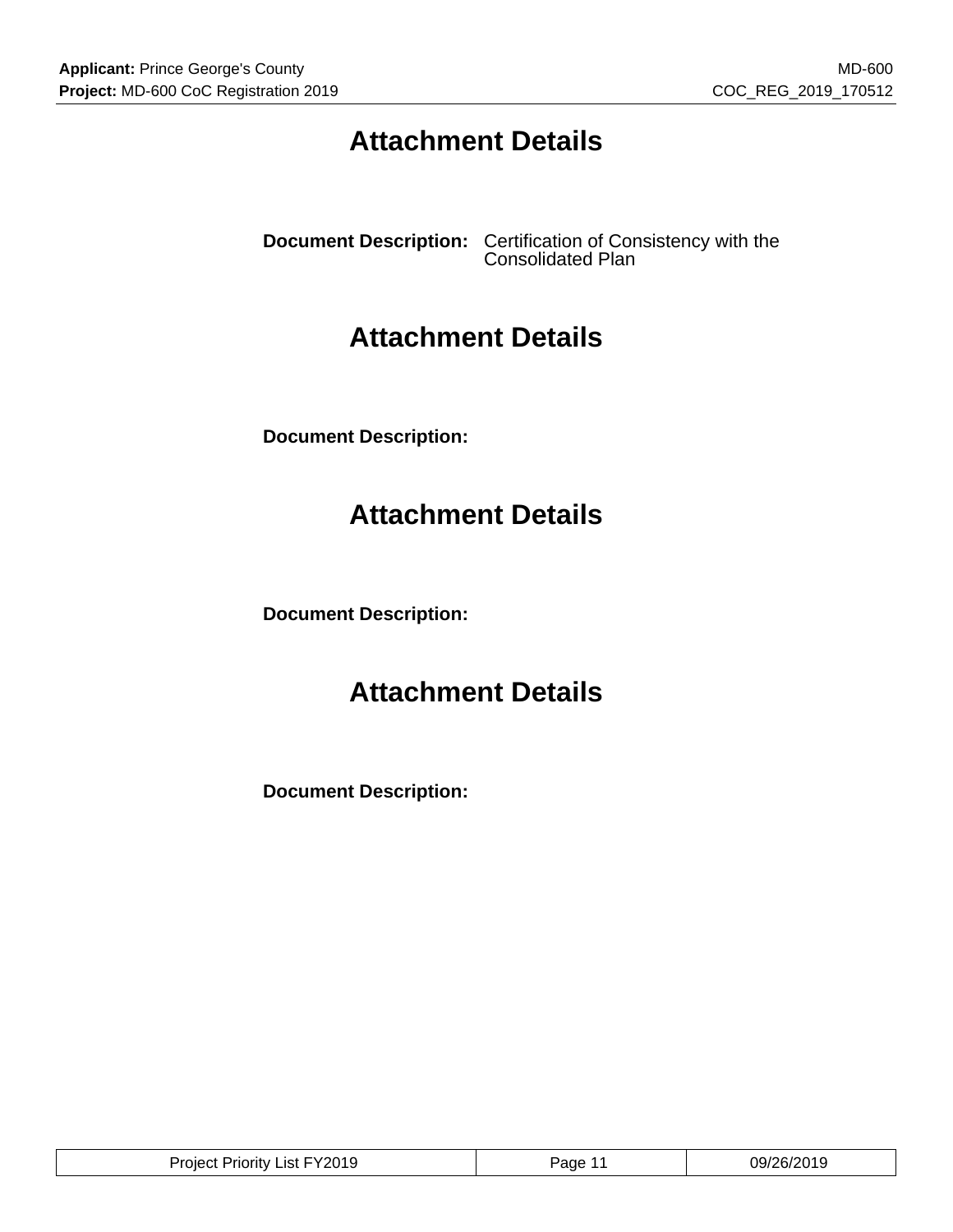### **Submission Summary**

**WARNING: The FY2017 CoC Consolidated Application requires 2 submissions. Both this Project Priority Listing AND the CoC Consolidated Application MUST be submitted.**

### **WARNING: The FY2017 CoC Consolidated Application requires 2 submissions. Both this Project Priority Listing AND the CoC Consolidated Application MUST be submitted.**

| Page                                    | <b>Last Updated</b> |
|-----------------------------------------|---------------------|
|                                         |                     |
| <b>Before Starting</b>                  | No Input Required   |
| <b>1A. Identification</b>               | 09/24/2019          |
| 2. Reallocation                         | 09/24/2019          |
| 5A. CoC New Project Listing             | 09/24/2019          |
| <b>5B. CoC Renewal Project Listing</b>  | 09/24/2019          |
| 5D. CoC Planning Project Listing        | 09/24/2019          |
| <b>5E. YHDP Renewal Project Listing</b> | No Input Required   |
| <b>Funding Summary</b>                  | No Input Required   |
| <b>Attachments</b>                      | 09/25/2019          |
| <b>Submission Summary</b>               | No Input Required   |
|                                         |                     |

| FY2019<br>.ist<br>Proiect<br>riority<br>IJ۲ | аае | 29/2<br>26/2019 |
|---------------------------------------------|-----|-----------------|
|                                             |     |                 |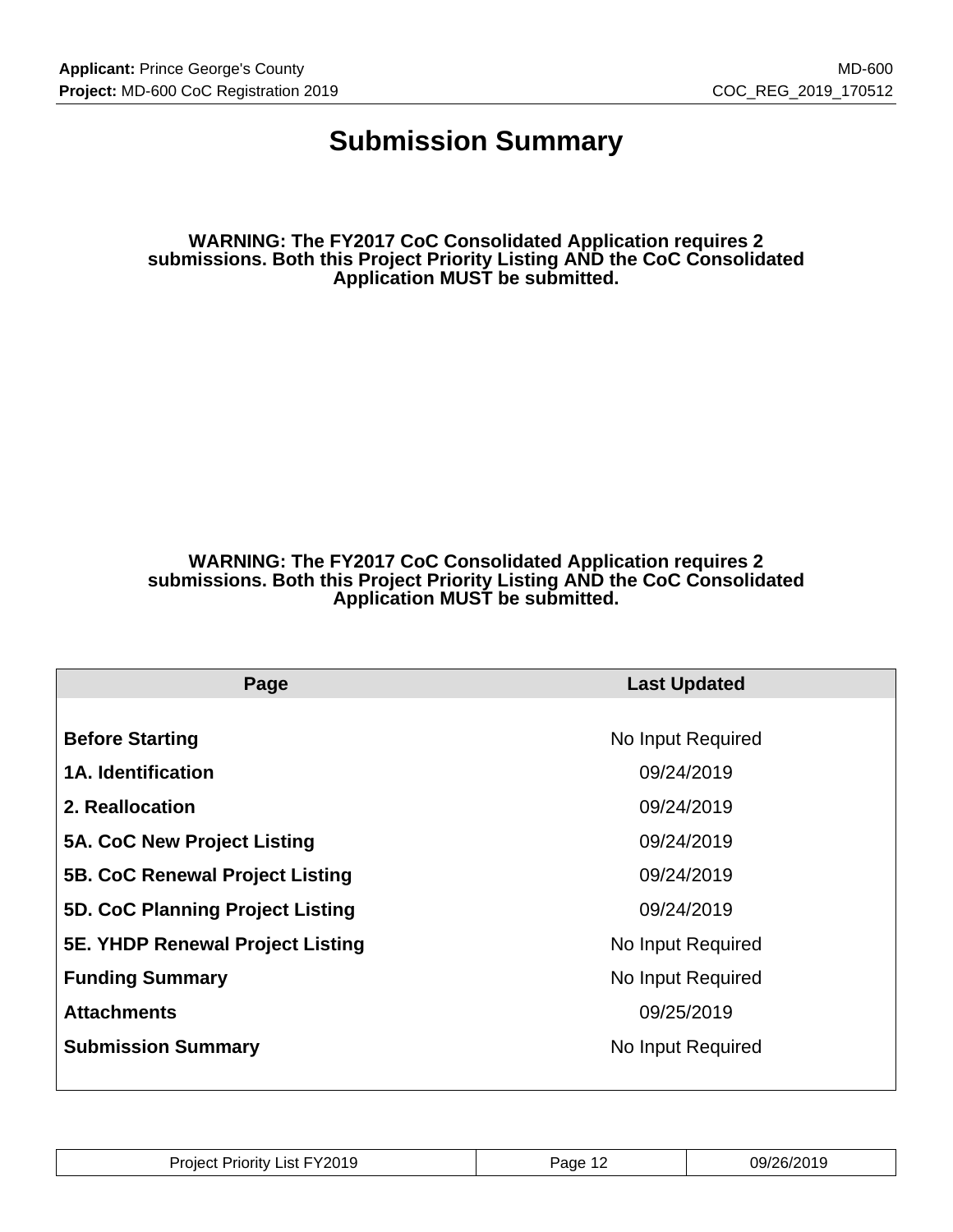# **Certification of Consistency**<br>with the Consolidated Plan

### **U.S. Department of Housing** and Urban Development

I certify that the proposed activities/projects in the application are consistent with the jurisdiction's current, approved Con solidated Plan. (Type or clearly print the following information:)

| Applicant Name:                                                       | Please see attached list for Applicant names                     |
|-----------------------------------------------------------------------|------------------------------------------------------------------|
| Project Name:                                                         | Please see attached list for Project names                       |
| Location of the Project:                                              | Please see attached list for location(s) of Project(s)           |
|                                                                       |                                                                  |
| Name of the Federal<br>Program to which the<br>applicant is applying: | FY 2019 Continuum of Care (CoC) Program Competition              |
| Name of<br>Certifying Jurisdiction:                                   | Prince George's County, Maryland                                 |
| Certifying Official<br>of the Jurisdiction<br>Name:                   | Estella Alexander                                                |
| Title:                                                                | Acting Director, Department of Housing and Community Development |
| Signature:                                                            |                                                                  |
| Date:                                                                 |                                                                  |